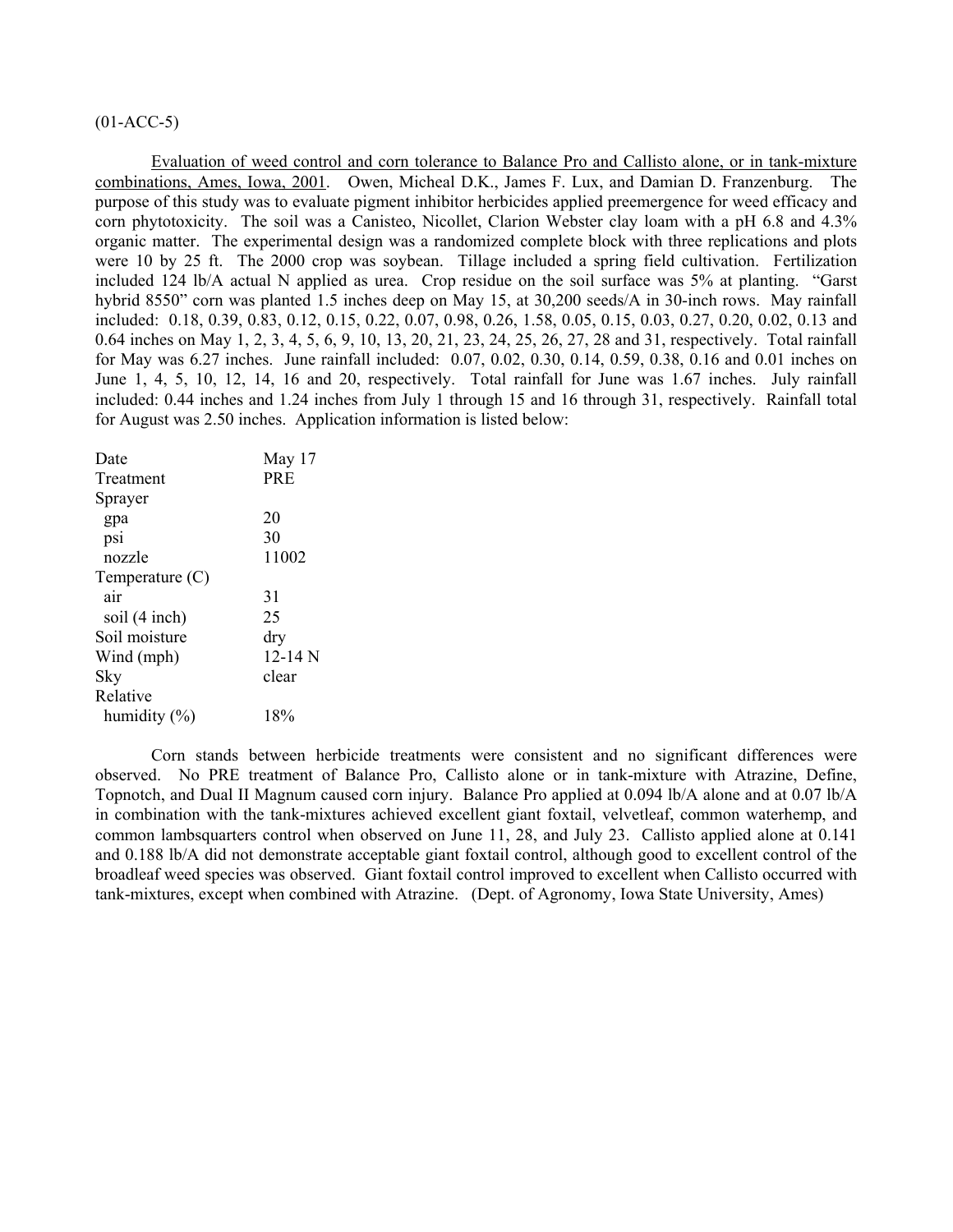### **DATA MEAN**

 **TITLE:** Evaluation of weed control and corn tolerance to Balance Pro and Callisto alone, or in tank-mixture combinations.

 **CREATED:** 06/04/2001 **REVISED:** 11/30/2001 **COMPLETED:** N

| PROJECT TYPE: HERBICIDE |                                              |                                    |
|-------------------------|----------------------------------------------|------------------------------------|
| LOCATION: AMES, IA      |                                              | RESEARCHED BY: IA State University |
|                         | DESIGN: RANDOMIZED COMPLETE BLOCK DESIGN     |                                    |
|                         | PLOT SIZE: $10.00$ FT WIDE X $25.00$ FT LONG | REPS: 03                           |

| PLOT SIZE: 10.00 FT WIDE X 25.00 FT LONG                         |                       | REPS: 03                |         |                  |                                                                        |                |                           |                |  |
|------------------------------------------------------------------|-----------------------|-------------------------|---------|------------------|------------------------------------------------------------------------|----------------|---------------------------|----------------|--|
| TRT TREATMENT<br>NUM COMPONENT                                   | <b>RATE</b>           | DOSAGE                  |         | ZEAMD<br>17.5 FT | ZEAMD<br>PHY %<br>UNIT TM 07/05/01 06/04/01 06/11/01 06/11/01 06/11/01 | ZEAMD<br>PHY % | SETFA<br>CON <sub>8</sub> | ABUTH<br>CON % |  |
| 1A UNTREATED CHECK                                               | 0.00                  | NA                      | $\circ$ | 27               | $\Omega$                                                               | $\Omega$       | $\Omega$                  | $\circ$        |  |
| 2A»BALANCE PRO (4SC)                                             | 0.07                  | LAA 1                   |         | 29               | $\Omega$                                                               | $\circ$        | 88                        | 99             |  |
| 3A»CALLISTO (4SC)                                                | 0.141                 | LAA 1                   |         | 28               | $\Omega$                                                               | $\Omega$       | 22                        | 98             |  |
| 4A»BALANCE PRO (4SC)                                             | 0.094                 | LAA 1                   |         | 28               | $\cap$                                                                 | $\cap$         | 98                        | 99             |  |
| 5A»CALLISTO (4SC)                                                | 0.188                 | LAA 1                   |         | 27               | $\cap$                                                                 | $\Omega$       | 17                        | 89             |  |
| 6A»BALANCE PRO (4SC)<br>B ATRAZINE 90DF (WG)                     | 0.07<br>1.35          | LAA 1<br>LAA 1          |         | 28               | $\Omega$                                                               | $\Omega$       | 98                        | 99             |  |
| 7A»CALLISTO (4SC)<br>B ATRAZINE 90DF (WG)                        | 0.188<br>1.35         | LAA 1<br>LAA 1          |         | 28               | $\bigcap$                                                              | $\Omega$       | 85                        | 99             |  |
| 8A»BALANCE PRO (4SC)<br>B»DEFINE (60DF)                          | 0.07<br>0.45          | LAA 1<br>LAA 1          |         | 28               | $\bigcirc$                                                             | $\Omega$       | 99                        | 99             |  |
| 9A»CALLISTO (4SC)<br>B TOPNOTCH (3.2CS)                          | 0.188<br>2.00         | T.AA 1<br>LAA 1         |         | 2.7              | $\Omega$                                                               | $\Omega$       | 99                        | 99             |  |
| 10A»CALLISTO (4SC)<br>B»DUAL II MAGNUM (7.64EC)                  | 0.188<br>1.59         | LAA 1<br>LAA 1          |         | 27               | $\Omega$                                                               | $\Omega$       | 99                        | 99             |  |
| 11A»BALANCE PRO (4SC)<br>B»DEFINE (60DF)<br>C ATRAZINE 90DF (WG) | 0.07<br>0.45<br>1.35  | LAA 1<br>LAA 1<br>LAA 1 |         | 2.7              | $\bigcap$                                                              | $\Omega$       | 99                        | 99             |  |
| 12A»CALLISTO (4SC)<br>B TOPNOTCH (3.2CS)<br>C ATRAZINE 90DF (WG) | 0.188<br>2.00<br>1.35 | LAA 1<br>LAA 1<br>LAA 1 |         | 27               | $\bigcirc$                                                             | $\Omega$       | 99                        | 99             |  |
|                                                                  |                       | LSD (0.05)              |         | 2.56             | 0.00                                                                   | 0.00           | 5.00                      | 8.16           |  |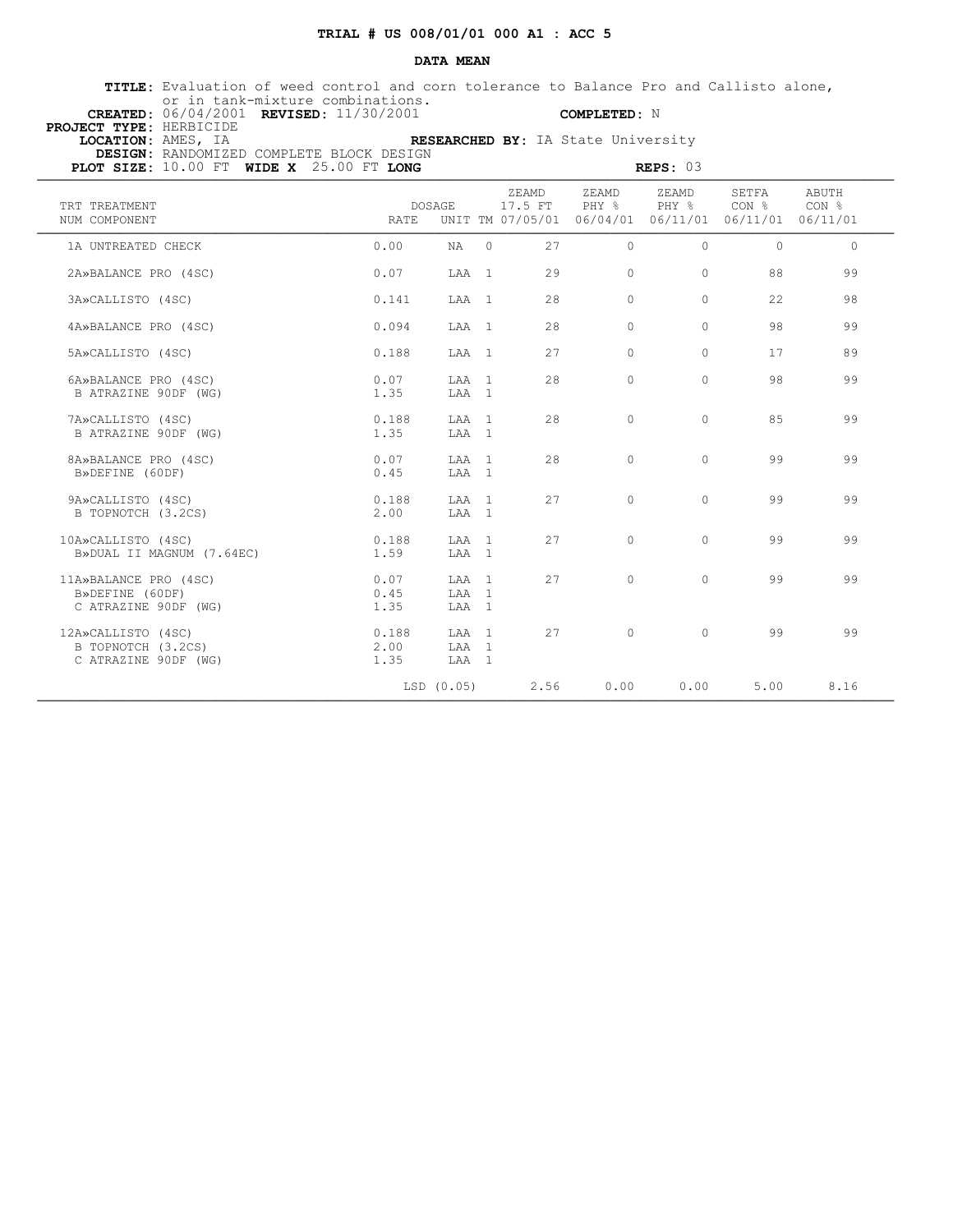### **DATA MEAN**

 **TITLE:** Evaluation of weed control and corn tolerance to Balance Pro and Callisto alone, or in tank-mixture combinations.

 **CREATED:** 06/04/2001 **REVISED:** 11/30/2001 **COMPLETED:** N

| <b>PROJECT TYPE: HERBICIDE</b> |                                                                               |  |
|--------------------------------|-------------------------------------------------------------------------------|--|
| LOCATION: AMES, IA             | RESEARCHED BY: IA State University                                            |  |
|                                | DESIGN: RANDOMIZED COMPLETE BLOCK DESIGN                                      |  |
|                                | <b>PLOT SIZE:</b> $10.00$ FT <b>WIDE X</b> $25.00$ FT <b>LONG</b><br>REPS: 03 |  |

| PLOT SIZE: 10.00 FT WIDE X 25.00 FT LONG                         |                       | REPS: 03                |          |                |                                                                                   |                |                           |                |  |
|------------------------------------------------------------------|-----------------------|-------------------------|----------|----------------|-----------------------------------------------------------------------------------|----------------|---------------------------|----------------|--|
| TRT TREATMENT<br>NUM COMPONENT                                   | <b>RATE</b>           | DOSAGE                  |          | AMATA<br>CON % | CHEAL<br>CON <sub>8</sub><br>UNIT TM 06/11/01 06/11/01 06/29/01 06/29/01 06/29/01 | ZEAMD<br>PHY % | SETFA<br>CON <sub>8</sub> | ABUTH<br>CON % |  |
| 1A UNTREATED CHECK                                               | 0.00                  | NA                      | $\Omega$ | $\Omega$       | $\Omega$                                                                          | $\circ$        | $\Omega$                  | $\Omega$       |  |
| 2A»BALANCE PRO (4SC)                                             | 0.07                  | LAA 1                   |          | 99             | 99                                                                                | $\circ$        | 87                        | 99             |  |
| 3A»CALLISTO (4SC)                                                | 0.141                 | LAA 1                   |          | 96             | 88                                                                                | $\circ$        | 15                        | 98             |  |
| 4A»BALANCE PRO (4SC)                                             | 0.094                 | LAA 1                   |          | 99             | 99                                                                                | $\Omega$       | 92                        | 98             |  |
| 5A»CALLISTO (4SC)                                                | 0.188                 | LAA 1                   |          | 9.5            | 85                                                                                | $\Omega$       | 12.                       | 89             |  |
| 6A»BALANCE PRO (4SC)<br>B ATRAZINE 90DF (WG)                     | 0.07<br>1.35          | LAA 1<br>LAA 1          |          | 99             | 99                                                                                | $\circ$        | 92                        | 99             |  |
| 7A»CALLISTO (4SC)<br>B ATRAZINE 90DF (WG)                        | 0.188<br>1.35         | LAA 1<br>LAA 1          |          | 99             | 99                                                                                | $\Omega$       | 67                        | 98             |  |
| 8A»BALANCE PRO (4SC)<br>B»DEFINE (60DF)                          | 0.07<br>0.45          | LAA 1<br>LAA 1          |          | 99             | 99                                                                                | $\circ$        | 98                        | 98             |  |
| 9A»CALLISTO (4SC)<br>B TOPNOTCH (3.2CS)                          | 0.188<br>2.00         | LAA 1<br>LAA 1          |          | 99             | 99                                                                                | $\Omega$       | 98                        | 98             |  |
| 10A»CALLISTO (4SC)<br>B»DUAL II MAGNUM (7.64EC)                  | 0.188<br>1.59         | LAA 1<br>LAA 1          |          | 99             | 99                                                                                | $\Omega$       | 99                        | 99             |  |
| 11A»BALANCE PRO (4SC)<br>B»DEFINE (60DF)<br>C ATRAZINE 90DF (WG) | 0.07<br>0.45<br>1.35  | LAA 1<br>LAA 1<br>LAA 1 |          | 99             | 99                                                                                | $\Omega$       | 98                        | 99             |  |
| 12A»CALLISTO (4SC)<br>B TOPNOTCH (3.2CS)<br>C ATRAZINE 90DF (WG) | 0.188<br>2.00<br>1.35 | LAA 1<br>LAA 1<br>LAA 1 |          | 99             | 99                                                                                | $\Omega$       | 99                        | 98             |  |
|                                                                  |                       | LSD (0.05)              |          | 1.13           | 6.66                                                                              | 0.00           | 6.07                      | 8.80           |  |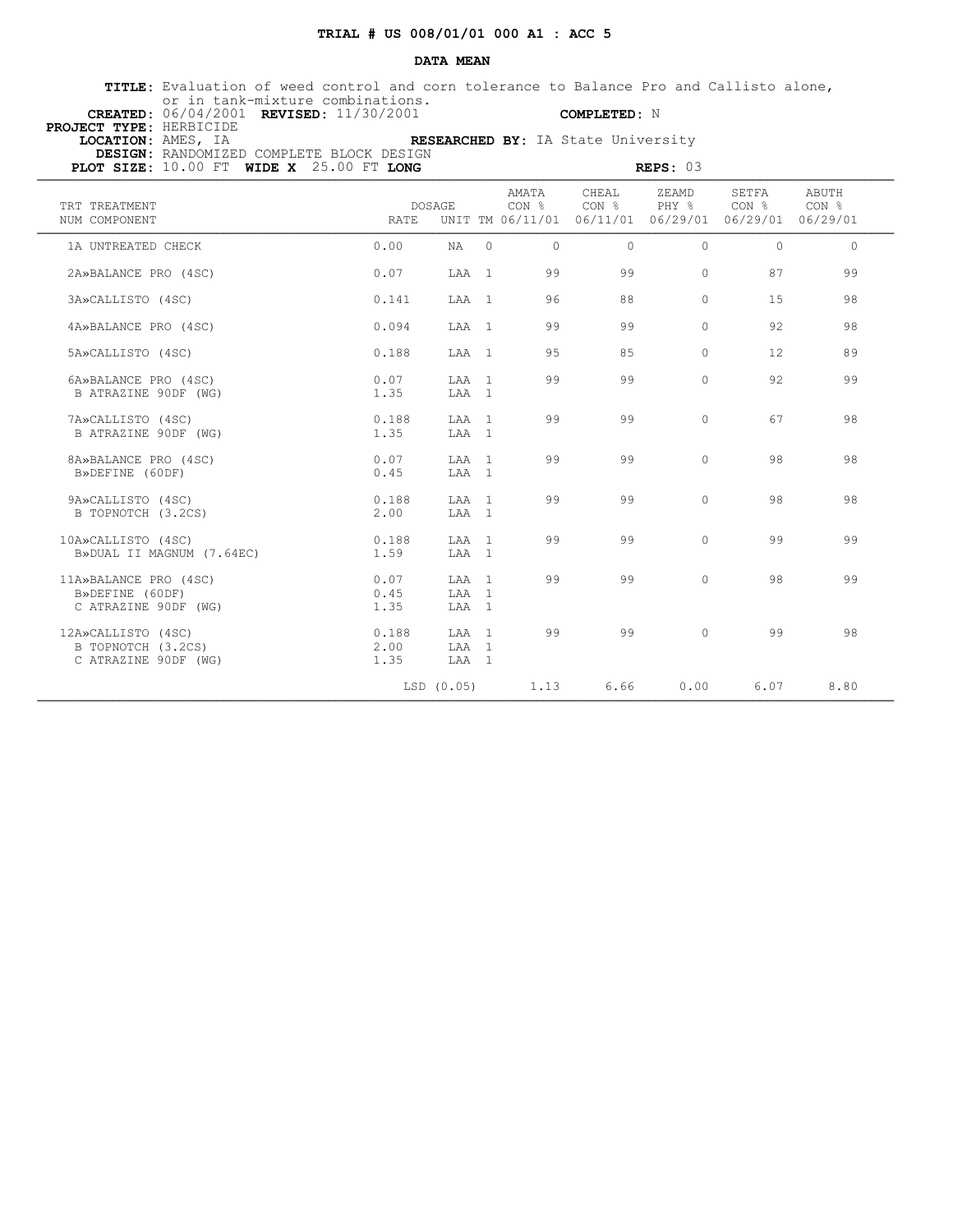### **DATA MEAN**

 **TITLE:** Evaluation of weed control and corn tolerance to Balance Pro and Callisto alone, or in tank-mixture combinations.

 **CREATED:** 06/04/2001 **REVISED:** 11/30/2001 **COMPLETED:** N

| PROJECT TYPE: HERBICIDE |                                              |                                    |
|-------------------------|----------------------------------------------|------------------------------------|
| LOCATION: AMES, IA      |                                              | RESEARCHED BY: IA State University |
|                         | DESIGN: RANDOMIZED COMPLETE BLOCK DESIGN     |                                    |
|                         | PLOT STZE: $10.00$ FT wide $x$ 25.00 FT LONG | REPS: 03                           |

| PLOT SIZE: 10.00 FT WIDE X 25.00 FT LONG                         |                       | REPS: 03                |          |                |                                                                        |                 |                |                |  |
|------------------------------------------------------------------|-----------------------|-------------------------|----------|----------------|------------------------------------------------------------------------|-----------------|----------------|----------------|--|
| TRT TREATMENT<br>NUM COMPONENT                                   | <b>RATE</b>           | DOSAGE                  |          | AMATA<br>CON % | CHEAL<br>CON %<br>UNIT TM 06/29/01 06/29/01 07/23/01 07/23/01 07/23/01 | SETFA<br>CON %  | ABUTH<br>CON % | AMATA<br>CON % |  |
| 1A UNTREATED CHECK                                               | 0.00                  | NA                      | $\Omega$ | $\Omega$       | $\Omega$                                                               | $\Omega$        | $\Omega$       | $\Omega$       |  |
| 2A»BALANCE PRO (4SC)                                             | 0.07                  | LAA 1                   |          | 95             | 99                                                                     | 85              | 99             | 90             |  |
| 3A»CALLISTO (4SC)                                                | 0.141                 | LAA 1                   |          | 93             | 88                                                                     | 8               | 96             | 92             |  |
| 4A»BALANCE PRO (4SC)                                             | 0.094                 | LAA 1                   |          | 96             | 96                                                                     | 88              | 98             | 94             |  |
| 5A»CALLISTO (4SC)                                                | 0.188                 | LAA 1                   |          | 92             | 85                                                                     | 10 <sup>1</sup> | 88             | 92             |  |
| 6A»BALANCE PRO (4SC)<br>B ATRAZINE 90DF (WG)                     | 0.07<br>1.35          | LAA 1<br>LAA 1          |          | 98             | 99                                                                     | 90              | 99             | 96             |  |
| 7A»CALLISTO (4SC)<br>B ATRAZINE 90DF (WG)                        | 0.188<br>1.35         | LAA 1<br>LAA 1          |          | 98             | 96                                                                     | 62              | 98             | 90             |  |
| 8A»BALANCE PRO (4SC)<br>B»DEFINE (60DF)                          | 0.07<br>0.45          | LAA 1<br>LAA 1          |          | 99             | 98                                                                     | 95              | 98             | 99             |  |
| 9A»CALLISTO (4SC)<br>B TOPNOTCH (3.2CS)                          | 0.188<br>2.00         | LAA 1<br>LAA 1          |          | 99             | 98                                                                     | 96              | 98             | 98             |  |
| 10A»CALLISTO (4SC)<br>B»DUAL II MAGNUM (7.64EC)                  | 0.188<br>1.59         | LAA 1<br>LAA 1          |          | 98             | 85                                                                     | 96              | 99             | 96             |  |
| 11A»BALANCE PRO (4SC)<br>B»DEFINE (60DF)<br>C ATRAZINE 90DF (WG) | 0.07<br>0.45<br>1.35  | LAA 1<br>LAA 1<br>LAA 1 |          | 99             | 99                                                                     | 96              | 99             | 98             |  |
| 12A»CALLISTO (4SC)<br>B TOPNOTCH (3.2CS)<br>C ATRAZINE 90DF (WG) | 0.188<br>2.00<br>1.35 | LAA 1<br>LAA 1<br>LAA 1 |          | 99             | 99                                                                     | 98              | 98             | 99             |  |
|                                                                  |                       | LSD (0.05)              |          | 4.43           | 7.31                                                                   | 6.00            | 8.37           | 6.61           |  |